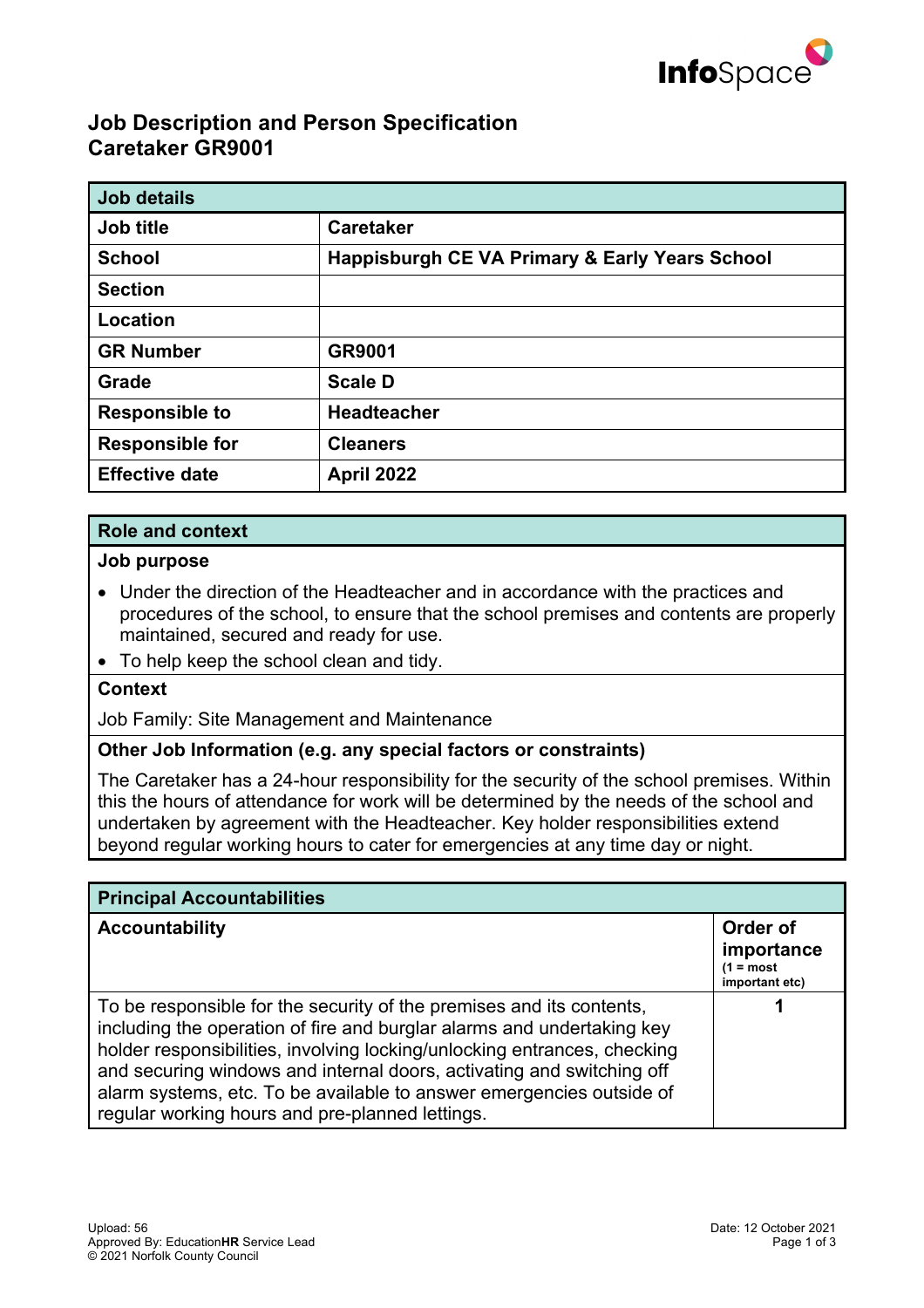

| <b>Principal Accountabilities (continued)</b>                                                                                                                                                                                                                                                                                                                                                                                                                                      |                        |  |
|------------------------------------------------------------------------------------------------------------------------------------------------------------------------------------------------------------------------------------------------------------------------------------------------------------------------------------------------------------------------------------------------------------------------------------------------------------------------------------|------------------------|--|
| <b>Accountability</b>                                                                                                                                                                                                                                                                                                                                                                                                                                                              | Order of<br>importance |  |
| To ensure that heating and lighting systems and other equipment are<br>working properly, including such systems in accommodation used solely<br>for school meals where there are common services. To regulate<br>heating/ventilation as necessary.                                                                                                                                                                                                                                 | $\mathbf 2$            |  |
| To supervise other caretaking and cleaning staff under the general<br>directions of the Headteacher.                                                                                                                                                                                                                                                                                                                                                                               | 3                      |  |
| To monitor the work of cleaning contractors (where applicable) by making<br>regular inspections to check that the specification is being met in terms of<br>frequency and quality of work. To bring initial discrepancies to the<br>attention of the contractor's site supervision, and refer ongoing problems<br>to the Headteacher. To assist the Headteacher in the completion of<br>satisfaction certificates by providing information about general standards<br>of cleaning. | 4                      |  |
| To allow access to authorised maintenance or building contractors and<br>ensure they are aware of any potential hazards connected with their<br>presence on the premises, having regard to the Health and Safety at<br>Work Act 1974.                                                                                                                                                                                                                                              | 5                      |  |
| To be fully aware of and to comply with all departmental instructions and<br>procedures relating to Health and Safety at Work and to recognise the<br>responsibilities required under the Health and Safety at Work, etc. Act<br>1974.                                                                                                                                                                                                                                             | 6                      |  |
| To undertake porterage and handyperson duties, including moving goods<br>and furniture, minor repairs to property, fixtures, fittings and equipment.                                                                                                                                                                                                                                                                                                                               | $\overline{7}$         |  |
| Incidentally to the primary functions of the job, to clean designated areas<br>and ensure that they are kept in a clean and hygienic condition. To be<br>responsible for sanitary conditions and replenishing sanitary materials.                                                                                                                                                                                                                                                  | 8                      |  |
| To undertake general duties, such as collection and distribution of mail,<br>dealing with lost property, general cleaning of store rooms and boiler<br>rooms, obtaining or storing equipment/materials for teaching and other<br>staff.                                                                                                                                                                                                                                            |                        |  |
| To take responsibility for the duties associated with a reasonable number<br>of evening and weekend lettings.                                                                                                                                                                                                                                                                                                                                                                      | 10                     |  |
| To undertake outside duties, for example clearance of drains and gullies,<br>general tidying, incineration of rubbish, snow clearance, etc.                                                                                                                                                                                                                                                                                                                                        | 11                     |  |
| To perform such other duties of a like nature as may from time to time be<br>required by the Headteacher.                                                                                                                                                                                                                                                                                                                                                                          | 12                     |  |